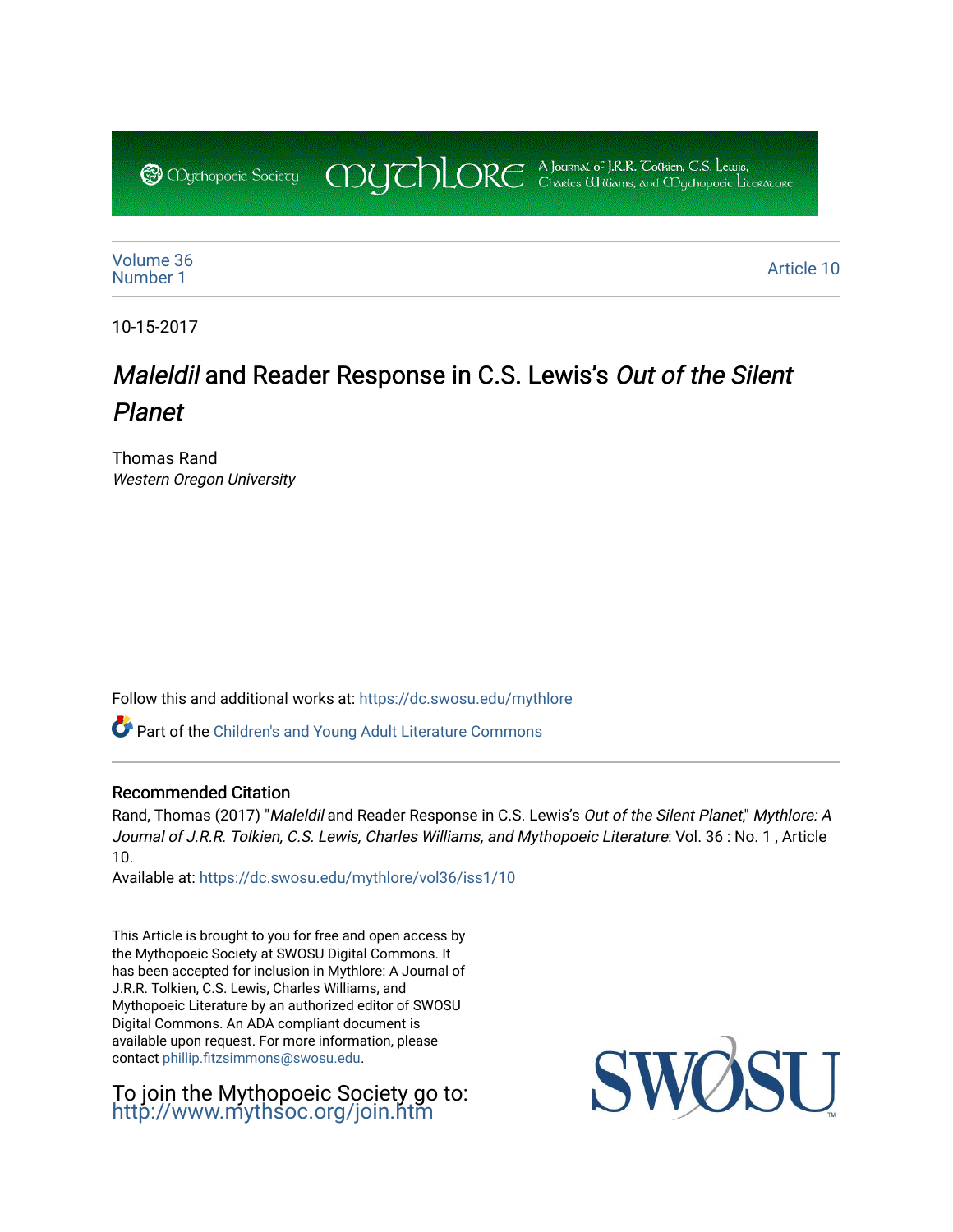## Mythcon 52: The Mythic, the Fantastic, and the Alien

Albuquerque, New Mexico; July 29 - August 1, 2022 <http://www.mythsoc.org/mythcon/mythcon-52.htm>



## Abstract

On Lewis's coinage of the name Maleldil and its linguistic implications.

## Additional Keywords

Lewis, C.S.—Characters—Maleldil; Lewis, C.S.—Theory of language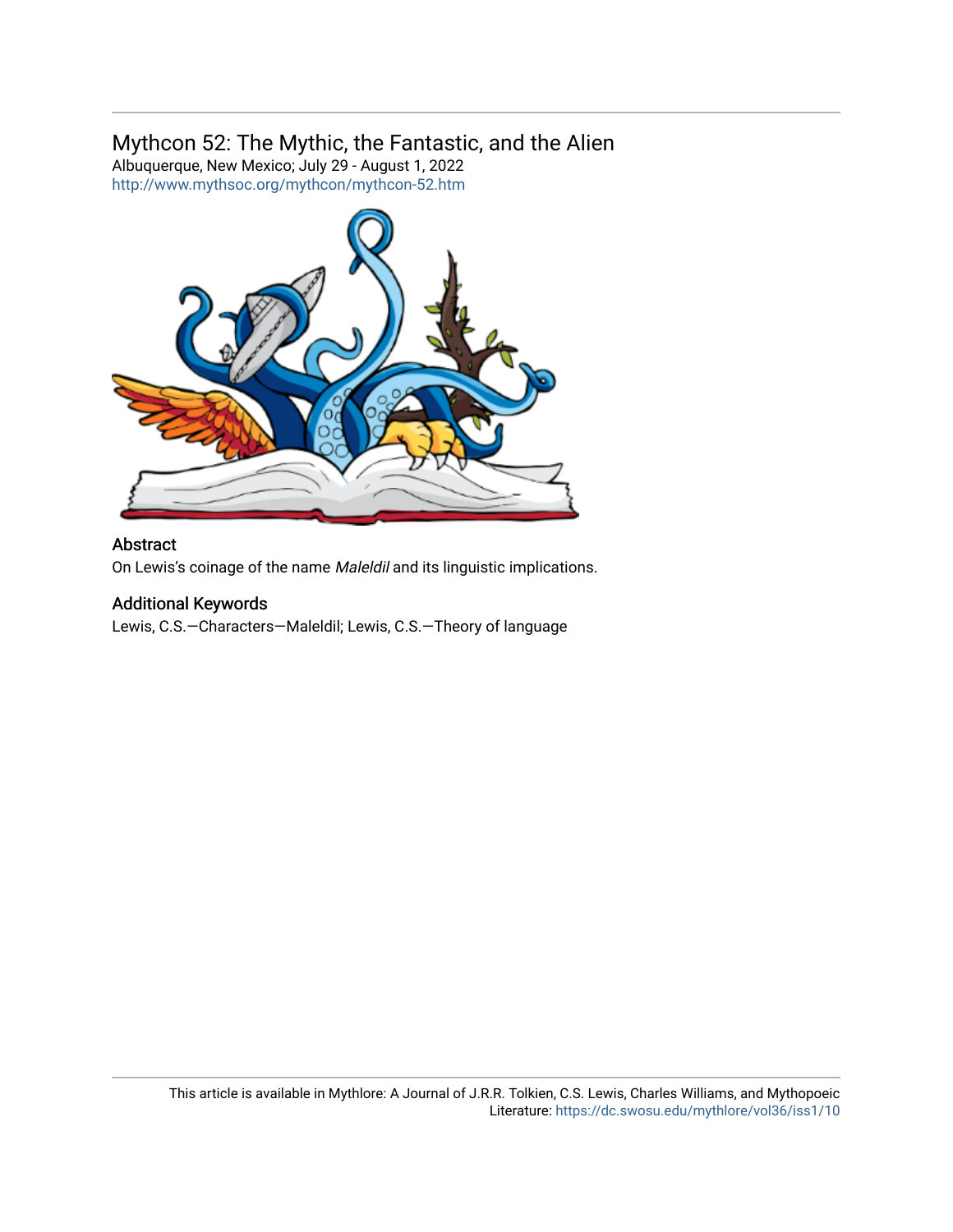

N *Planecs in Peril*, Oavio Oowning summarizes three accounts of the N *PLANETS IN PERIL*, OAVIO OOUINING summa<br>meaning of *Maleldil* in C.S. Lewis's space trilogy:

William Norwood suggests that it might stand for 'male eldil,' since maleness in hierarchical societies is associated with higher authority. J.R. Christopher finds its roots in Anglo-Saxon *mal*, 'an agreement or judgment' and *ealdor*, 'lord,' interpreting the name to mean 'Lord of Judgment' or 'Lord of the Agreement/Covenant.' Perhaps the most convincing is Evan Gibson's speculation that 'Mal' is taken from the Hebrew word for 'king,' so that 'Maleldil' means 'king of all spirits,' or more familiarly, 'Lord of Hosts.' (41)

As Downing notes, however, these interpretations skirt the problem that for many readers, *mal* suggests *bad* or *evil*, making the apparent meaning of *Maleldil bad angel*, an odd name for a good deity (41). Victor Hamm was the first to note the suggestion of evil in the name. In "Notes on 'Old Solar'" appended to his essay, "Mr. Lewis in *Peralandra,*" he writes, "'Maleldil' is the Old Solar word for God, the great eldil, or spirit; did Celtic *mar, mor* suggest the root 'great'? The association with Latin mal—(evil), noticed by some readers, is unfortunate; but attend to the sound of greatness and majesty in the prefix" (288). Writing on August 11, 1945 to Hamm, who sent the article to the author, Lewis explained, "MAL- is really equivalent to the definite article in some of the definite article's uses. ELDIL means a lord or ruler, Maleldil '*The* Lord': i.e. it is, strictly speaking, the Old Solar not for DEUS but for DOMINUS" (*Collected Letters* [*CL*] 2.666-667). Lewis's letter was not published until 2004. Had his etymology of *Maleldil* appeared earlier, much speculation on the name's meaning would never have found its way into print. Lewis's explanation, however, does not fully address the problem that for many readers conditioned by the familiar and frequent appearance of the Latin *malus* in words like *malady*, *malefactor*, *malignant*, *malevolent*, *malicious*, and so forth, *Maleldil* is an ominous, vaguely threatening word.<sup>1</sup>

<sup>1</sup> J.R.R. Tolkien also thought the name *Maledil* an unhappy choice, although for a different reason. Writing to his publisher, Stanley Unwin, on March 4, 1938, Tolkien observed,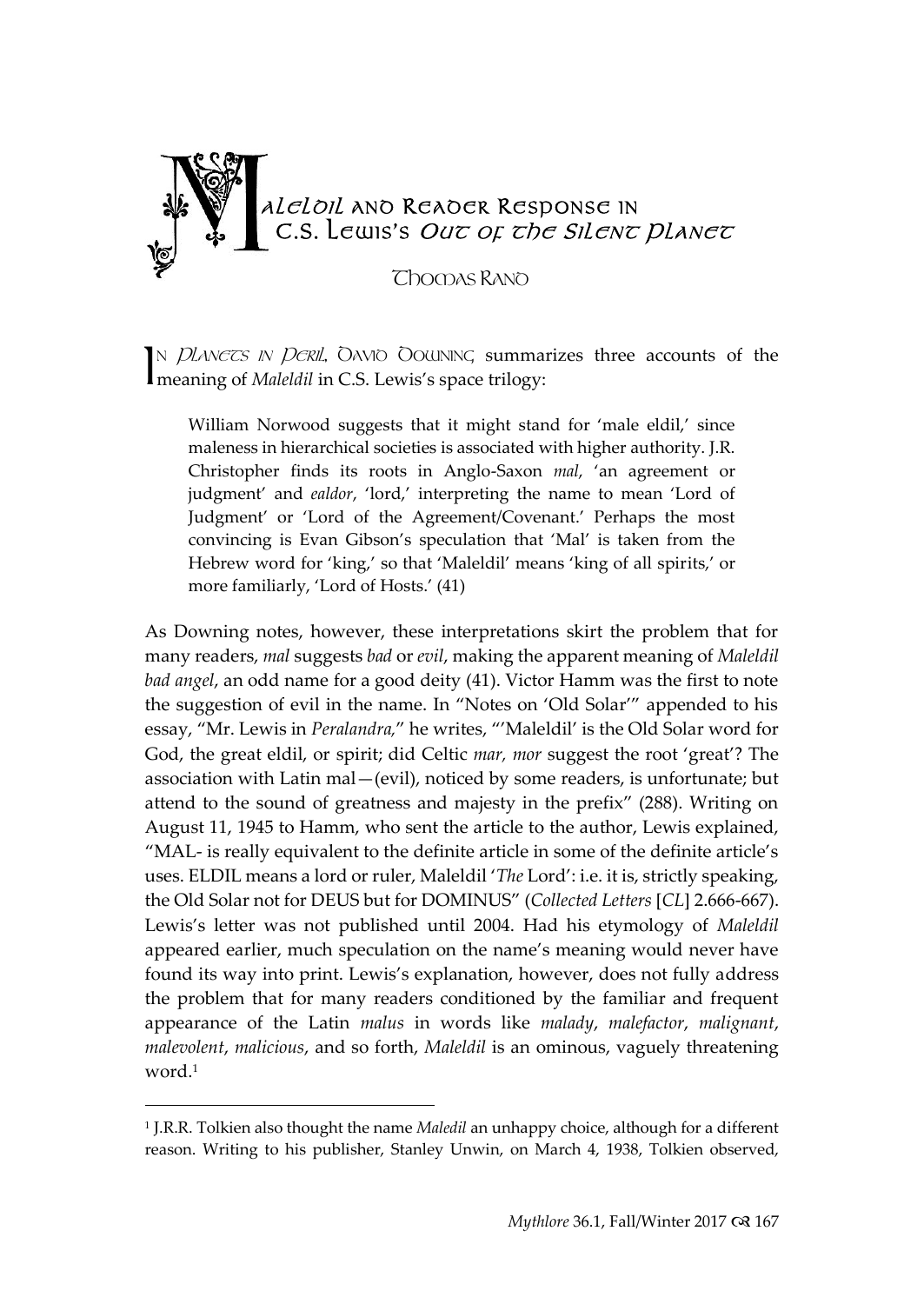Lewis's letter to an anonymous recipient of December 29, 1958, shows that he intended words in Old Solar to have powerful emotional connotations, but again offers no help with readers' potential discomfort with *Maleldil*. In fact, Lewis comments on the positive sound of *Maleldil* to his ear:

There is no conscious connection between any of the phonetic elements of my 'Old Solar' words and those of any actual language. I am always playing with syllables and fitting them together (purely by ear) to see if I can hatch up new words that please me. I want them to have an emotional, not intellectual, suggestiveness; the heaviness of *glund* for as huge a planet as Jupiter, the vibrating, tintillating quality of *viritrilbia* for the subtlety of Mercury, the liquididity. . . . of Maleldil. The only exception I am aware of is *hnau* which *may* (but I don't know) have been influenced by Greek *nous*. (*Letters* [ed. W.H. Lewis] 283-284)

That neither of Lewis's comments acknowledge that readers might be legitimately troubled by the phonetic similarity of *mal* and *malus* in the name *Maleldil* is perhaps not surprising. Lewis would hardly be the first writer whose analysis of his own work strikes readers as incomplete or even misleading. Lewis's disavowal of conscious connections between words in Old Solar and any actual language may sound to some readers like the disclaimers one finds in Author's Notes: "The characters and places mentioned in this book are purely imaginary and bear no relation to any actual persons or places." Furthermore, by denying any conscious phonetic connections between the words of Old Solar and words from actual languages, Lewis opens the door to the possibility of unconscious connections. The last line, "The only exception I am aware of is *hnau* which *may* (but I don't know) have been influenced by Greek nous" (*Letters* 284), might be read as an invitation to speculate. It is best, however, to take Lewis's comments at face value. That Lewis was open to others' insights about his work is clear from his letter to Charles A. Brady who sent him two articles he published in the journal *America*: "When you talk about meetings of human races in connexion with Ransom and the Hrossa you say something that was not in my mind at all. So much the better: a book's not worth writing unless it suggests more than the author intended" (*CL* 2.630). As the New Critics maintain, once a work is published, it acquires a status independent of its author, and what it means is necessarily more than what anyone, including the author, might say about it. Though Lewis's correspondence offers little help

-

Lewis "holds to items of linguistic invention that do not appeal to me (*Malacandra, Maleldil—eldila* in any case I suspect to be due to the influence of the *Eldar* in *The Silmarillion*—) but this is a matter of taste" (as quoted in Humphrey Carpenter's *The Inklings*, 66).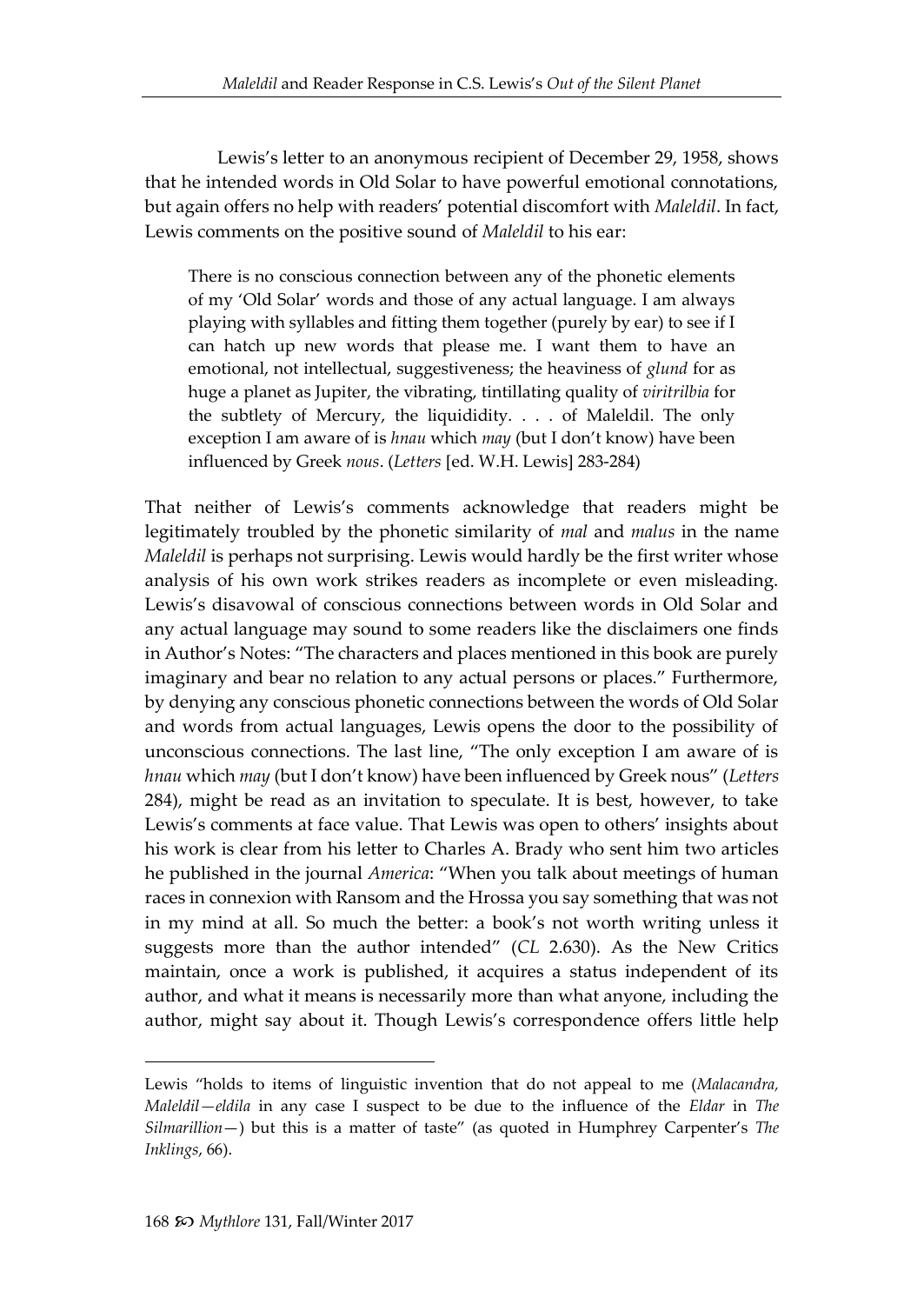with readers' discomfort with the name *Maleldil*, the difficulty is real and explicable as part of the novel's design. The problem disappears, or rather, becomes a fitting part of the reader's response, once the name *Maleldil* is understood in the context of Lewis's understanding of medieval cosmology, his moral thought, and as part of the pattern of significant reversals in the novel.

It is well known that the imagined universe in Lewis's space trilogy draws on medieval cosmology. In his explanation of the essentials of the medieval world view, *The Discarded Image*, Lewis writes that moderns must accept a series of reversals of point of view and habitual patterns of thought if they are to see the universe as medievals saw it. Take, for example, the experience of looking at the stars:

Whatever else a modern feels when he looks at the night sky, he certainly feels that he is looking *out*—like one looking out from the saloon entrance on to the dark Atlantic or from the lighted porch upon dark and lonely moors. But if you accepted the Medieval Model you would feel like one looking *in*. The Earth is 'outside the city wall'. When the sun is up he dazzles us and we cannot see inside. (118-19)

Similarly, the heavens above the circle of the moon are not silent as they appear to a modern observer: "The 'silence' which frightened Pascal was, according to the Model, wholly illusory […]. You must conceive yourself looking up at a world lighted, warmed, and resonant with music" (112). Elwin Ransom, Lewis' philologist-hero, undergoes just such a reversal of point of view when he is transported through space as a prisoner of the scientist, Weston, and his opportunistic partner, Devine. As he approaches the surface of Malacandra Ransom "wondered how he could ever have thought of planets, even of the Earth, as islands of life and reality floating in a deadly void. Now, with a certainty which never after deserted him, he saw the planets—the 'earths' as he called them in his thought—as mere holes or gaps in the living heaven" (37). Later, as Ransom talks with the *sorn*, Augray, he realizes that anthropologists' explanations of *albs* and *devas* might be inadequate, that they may in fact be *eldila*, and observes that such a discovery "would turn the universe rather oddly inside out" (102). Finally, and most significantly, in *The Discarded Image* Lewis explains how the planets, each guided by an unfallen Intelligence, could have come in the medieval mind to be thought to exert malign influence on earth:

'bad' or 'malefical' planets […] are bad only in relation to us. […] In a fallen Earth it is permitted by Divine justice that we and our Earth and air respond thus disastrously to influences which are good in themselves. 'Bad' influences are those of which our corrupt world can no longer make a good use; the bad patient makes the agent bad in effect. (116-117)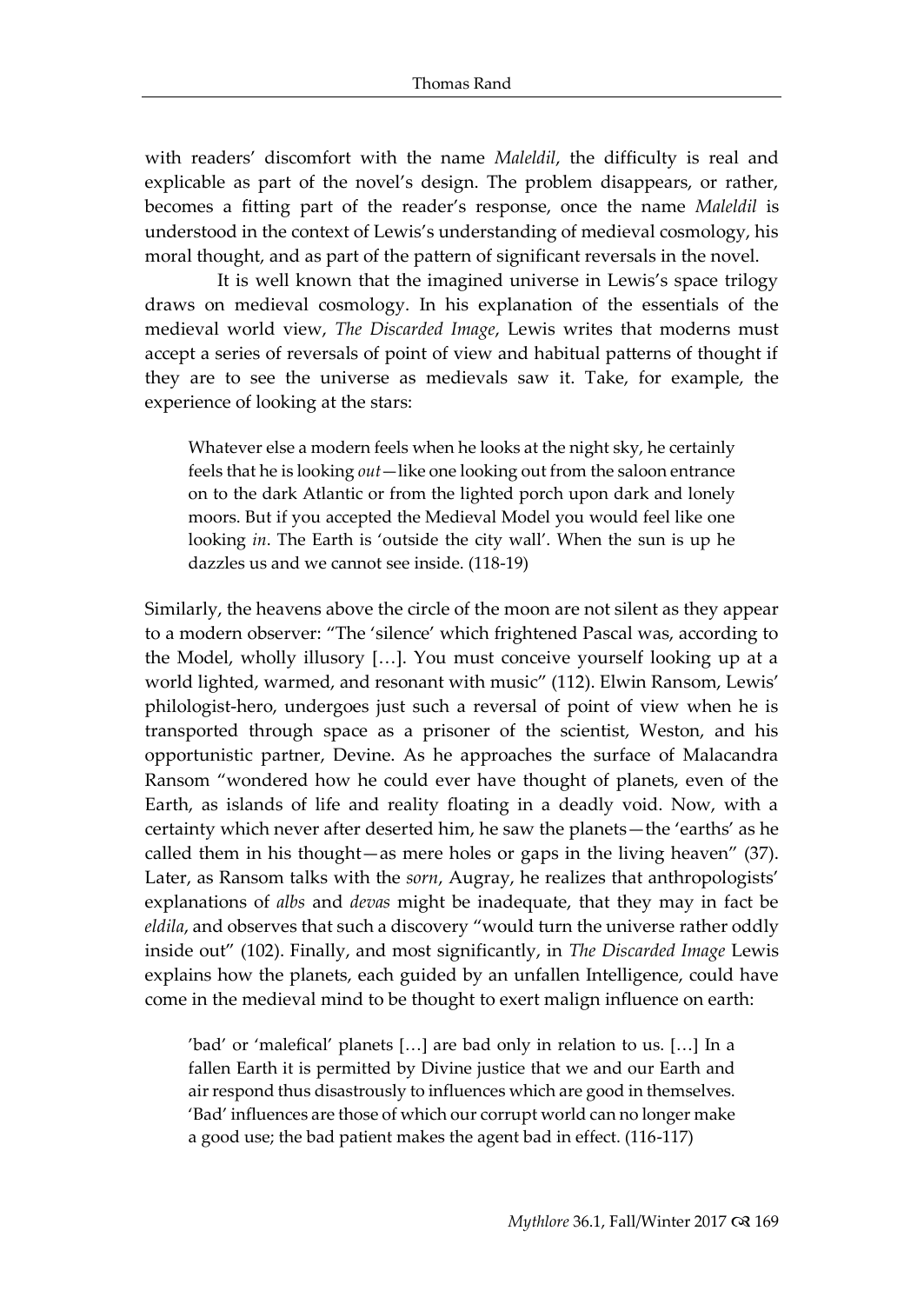The idea is perhaps most famously employed in Lewis's *Screwtape Letters* in which Screwtape invariably refers to God as the Enemy.

That the bad patient makes the agent bad in effect is also central to the character Lewis's first encounter with the Oyarsa of Malacandra in *Perelandra*:

My fear was now of another kind. I felt sure that the creature was what we call 'good,' but I wasn't sure whether I liked 'goodness' so much as I had supposed. This is a very terrible experience. As long as what you are afraid of is something evil, you may still hope that the good may come to your rescue. But suppose you struggle through to the good and find that it also is dreadful? […] Here at last was a bit of that world from beyond the world, which I had always supposed that I loved and desired, breaking through and appearing to my senses: and I didn't like it, I wanted it to go away. (19-20)

The idea is also illustrated in Ransom's first exchange with Weston in *Perelandra*. Weston describes how his dream of shaping human destiny "'was wrenched from me in Malancandra by a member of a hostile intelligent species whose existence, I admit, I had not anticipated.' 'Not hostile exactly,' said Ransom, 'but go on'" (101). Readers troubled by the association of *mal* with evil might be said to experience a moral confusion analogous to Ransom's.

A reversal of moral polarity and point of view is clearly at work in *Out of the Silent Planet.* Preparation for that reversal may be found in the opening pages of the novel. On a walking tour Ransom finds himself caught out on the road with no place to stay the night, having been denied shelter in a nearby village. The narrator observes, "If he had chosen to look back, which he did not, he could have seen the spire of Much Nadderby, and, seeing it, might have uttered a *malediction* [my emphasis] on the inhospitable little hotel which, though obviously empty, had refused him a bed" (1). The word *malediction* seems oddly out of keeping with the narrator's usual word choice and with the dialog of the opening pages. Since Ransom is a philologist, the word choice could be explained as free indirect discourse, but *malediction* is close enough to *Maleldil* to invite notice. Of course on a first reading *malediction* could not be associated in the reader's mind with *Maleldil*, but in retrospect the reader might notice the phonetic connection.

Despite Lewis's disavowal of conscious phonetic similarities between words in Old Solar and any actual languages, the novel supports the idea that remnants of Old Solar may appear in the languages of Earth. At the close of the novel the narrator describes his correspondence with Ransom about the word *Oyarses* in the writings of the medieval Platonist Bernardus Sylvestris: "Have you by any chance ever come across a word like *Oyarses*, or can you hazard any guess as to what language it may be?" (166). The clear suggestion is that *Oyarses*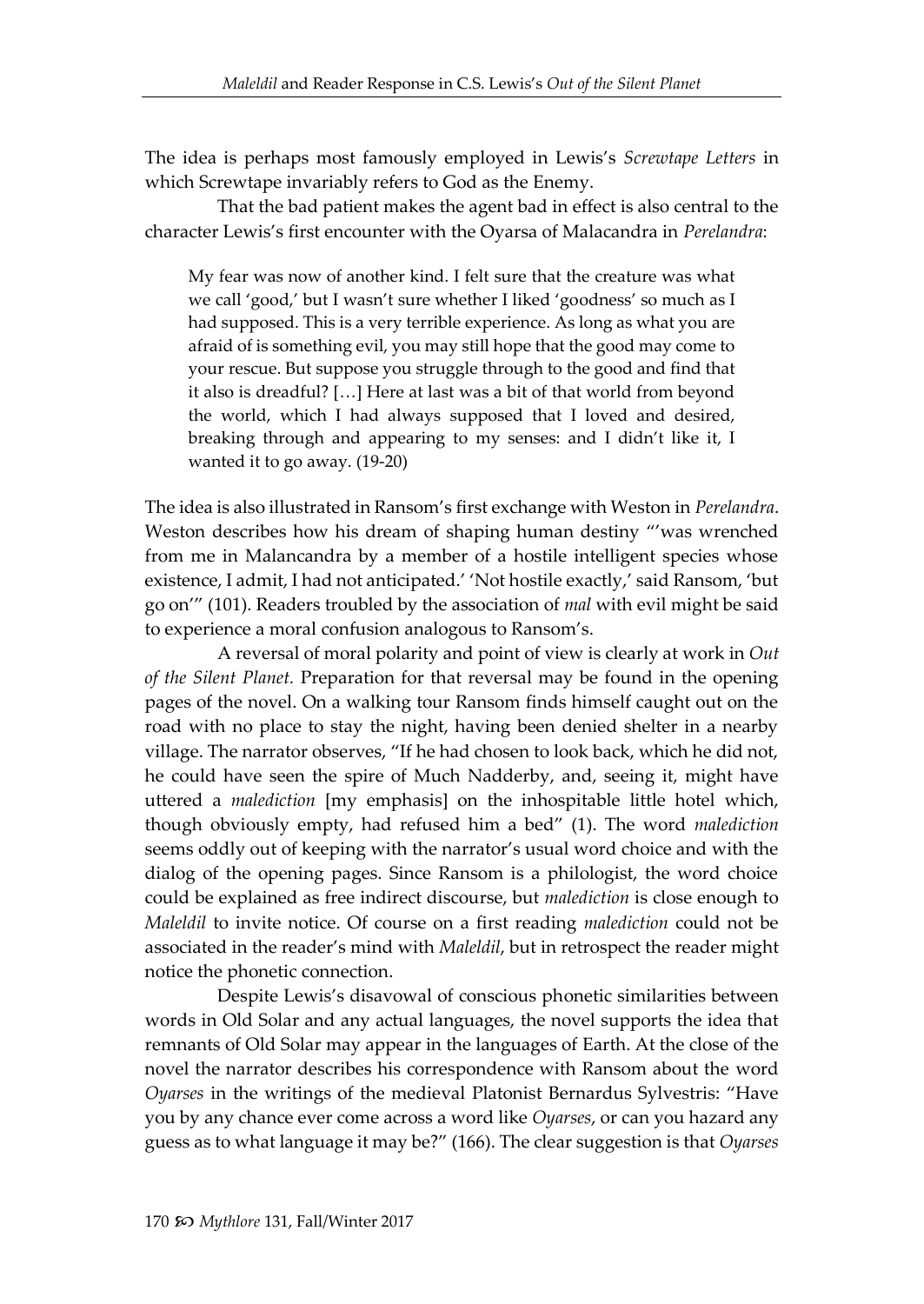is a survival from the common language of the planetary system, Old Solar. Readers therefore may infer that the word *malediction* might be related to the Old Solar word for God, *Maleldil*—that the prefix *mal* that has come to mean *evil* or *bad* in a fallen world is akin to *good* or *blessed* in the original language of the solar system. 2 That *mal* in Old Solar might mean something like *good* is further suggested in that Mars, the planet associated with war and bloodshed in the earth's mythology, is in Lewis's trilogy called Malacandra, an unfallen, utopian world.

It might be objected that the phonetic similarity of *malediction* and *Maleldil* is coincidental, but as critics have shown, many of the descriptions and word choices in the opening chapters of the novel are meaningfully connected with later events. They become ironic, in Cleanth Brooks's sense of the term, their meaning being modified by the pressure of context (730). Downing points out that Ransom's dream in which he sees himself, Weston, and Devine inside a walled garden attempting to escape and then being forced back over the garden wall by strange beings, is actually a shorthand version of Ransom's future experiences: "The garden represents planet earth. Weston and Devine will indeed try to escape the confines of this garden, taking Ransom with them. They will be forcibly returned to earth by creatures not of this planet" (103). Brian Murphy writes that "Ransom's walk is through an unusually silent countryside […] a reference to the title and a foreshadowing" (29). Concerned about lodging for the night Ransom asks the worried mother of the missing Harry, comically, in retrospect, about owners of The Rise: "Would they put me up?" (3). In a more serious anticipation of the future, and one that foreshadows a significant reversal, as Ransom moves towards the house he notices that the way is "churned up into deep ruts—now full of water—as if it were used to carrying a traffic of heavy lorries" (5). This is both a realistic description of the earthly landscape and a foreshadowing of the geography of Malacandra and its formation in the deep past. As Ransom waits for his audience with Oyarsa in Meldilorn near the end of the novel, he pauses to examine images carved in stone:

On the next stone Oyarsa appeared followed by many creatures, and apparently making a furrow with some pointed instrument. Another picture showed the furrow being enlarged by *pfifltriggi* with digging

<sup>2</sup> Victor Hamm writes that the conception of an "original universal tongue spoken throughout the universe by rational creatures […] is part of his [Lewis's] theory of myth as universal truth. […] What language did Adam and Eve themselves speak? […] What are the etyma of our human names of the gods and the planets? There is certainly room for speculation here. Perhaps we *have* lost an original world-speech. […] Perhaps the Tower of Babel symbolizes the confusion of tongues on Thulcandra!" (289).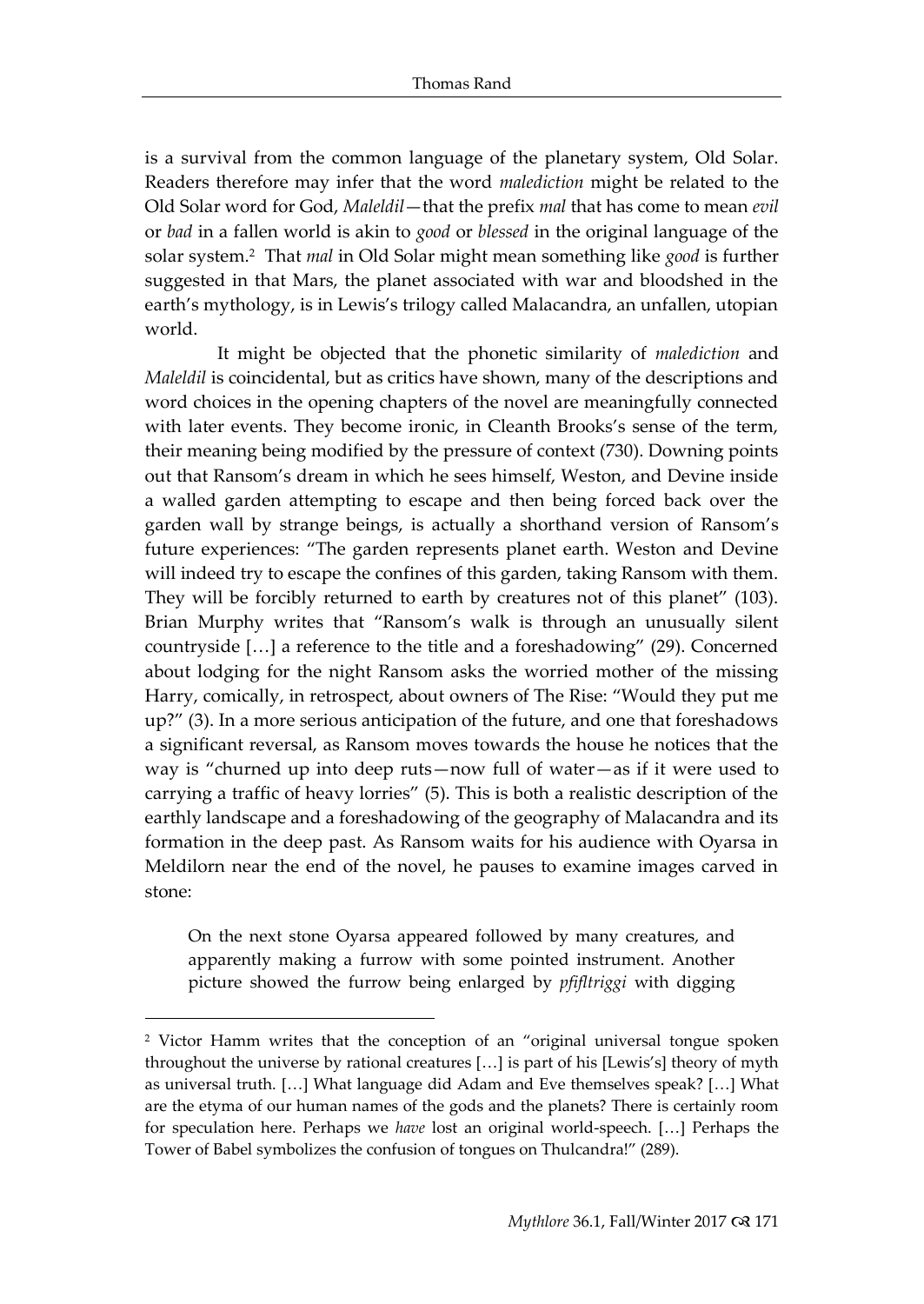tools. *Sorns* were piling up the earth in pinnacles on each side, and *hrossa* seemed to be making water channels. Ransom wondered whether this were a mythical account of the making of *handramits* or whether they were conceivably artificial in fact. (119-120)

The cooperation of the three *hnau* and their productive work under the direction of Oyarsa are the antithesis of Weston and Devine's exploitation of their fellow creatures and the damage done to the environment by their heavy equipment. Another later reversal is anticipated in the first paragraph of the novel when the solitary Ransom, denied hospitality at the inn, "wasted no time on the landscape. […] If he had chosen to look back, which he did not, he could have seen the spire of Much Nadderby" (1). Later, when he arrives on the verges of Meldilorn, no longer on a solitary walking tour with no particular destination but in the company of Augray, he looks intently on the beautiful scene below, at trees "taller than a cathedral spire on earth" (113). Finally, Weston's drugging of Ransom's drink to facilitate his kidnapping, an image of perverted hospitality, heightens the significance of Ransom's first contact with the *hross*, Hyoi, who offers him a shell filled with water infused with a few drops from his pouch: "Hesitantly, almost shyly, he advanced and took the cup. […] Whatever had been added to the water was plainly alcoholic; he had never enjoyed a drink so much" (57). The unity and careful patterning of the novel evidenced in these examples invites consideration of the word *malediction* as a similar ironic anticipation that prepares for the reversal of point of view Ransom undergoes and creates the potential for readers to experience a similar revelatory transformation.

The novel, as the narrator says, was written in the hope of "reaching a wider public," to create "a body of people familiarized with certain ideas" (167), among them being the idea that our most deeply held views of the world and our place in it may be in need of radical revision: alien life is not a horror to be feared, nor is God a malignant being intent on inflicting suffering on his creatures. On Malacandra, as in a Shakespearean Green World, Ransom's bent perspective is corrected and he returns to earth with cleansed vision. Intended or not, by choosing the name *Maleldil* Lewis creates the potential for readers to share Ransom's initial fear and repugnance as they follow in his steps, learning to see the world with new eyes.